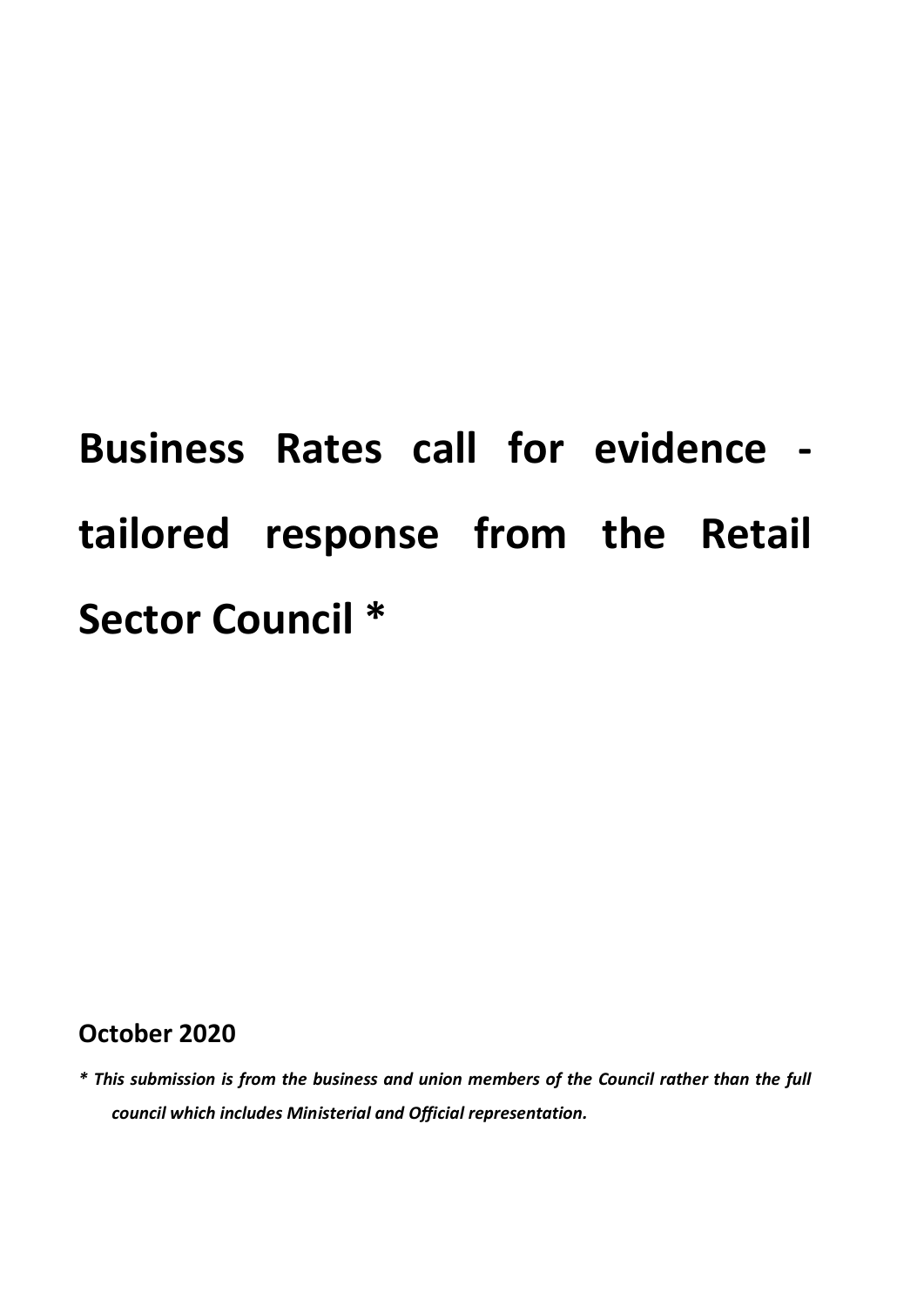#### *Executive summary*

This is a response to the second tranche of the Treasury's Call for Evidence for their review of business rates. It has been written incorporating research previously undertaken by the Retail Sector Council, (RSC) specifically a report on the costs facing retailers presented to the whole Council earlier this year, and it is submitted on behalf of business members of the RSC.

Business rates have risen up the agenda for retailers over recent years. They disproportionately affect an industry that accounts for 5% of the UK economy by GVA, but pays fully 25% of the Government's business rates receipts.

Despite revaluations, the general direction of the multiplier in England has been upwards, so that it is currently at its highest ever level, over 51p in the pound. In the last decade alone it has risen 20%. This rate of increase is simply unsustainable and has accelerated the channel shift by retailers away from physical stores towards the digital channel. Price differentials between in-store and on-line are in part facilitated by different tax burdens. These differentials have further encouraged consumers to switch channels, leading to a vicious spiral downwards for the High Street, with severe consequences for the economy, society in general and the Government's tax raise. The switch undermines retailers' ability to invest in their staff and stores, and directly contributes to store closures and job losses across many parts of England, particularly in those locations where downwards phasing of transitional relief makes the business rate liability even more out of alignment with market rents than would otherwise be the case.

This response does not directly address every question asked in Tranche 2. Rather, it makes a specific and limited set of recommendations. Where relevant, the response states which question in the Call for Evidence the section relates to. This document addresses the long-term resolution of the systemic problems which have emerged with a property-based tax. If we are to enable more retailers to survive in the short-term, Government will also need to address the "cliff-edge" on 1 April 2021 when rates relief for the retail sector is due to end. This is addressed in a covering letter from the Co-Chair of the RSC.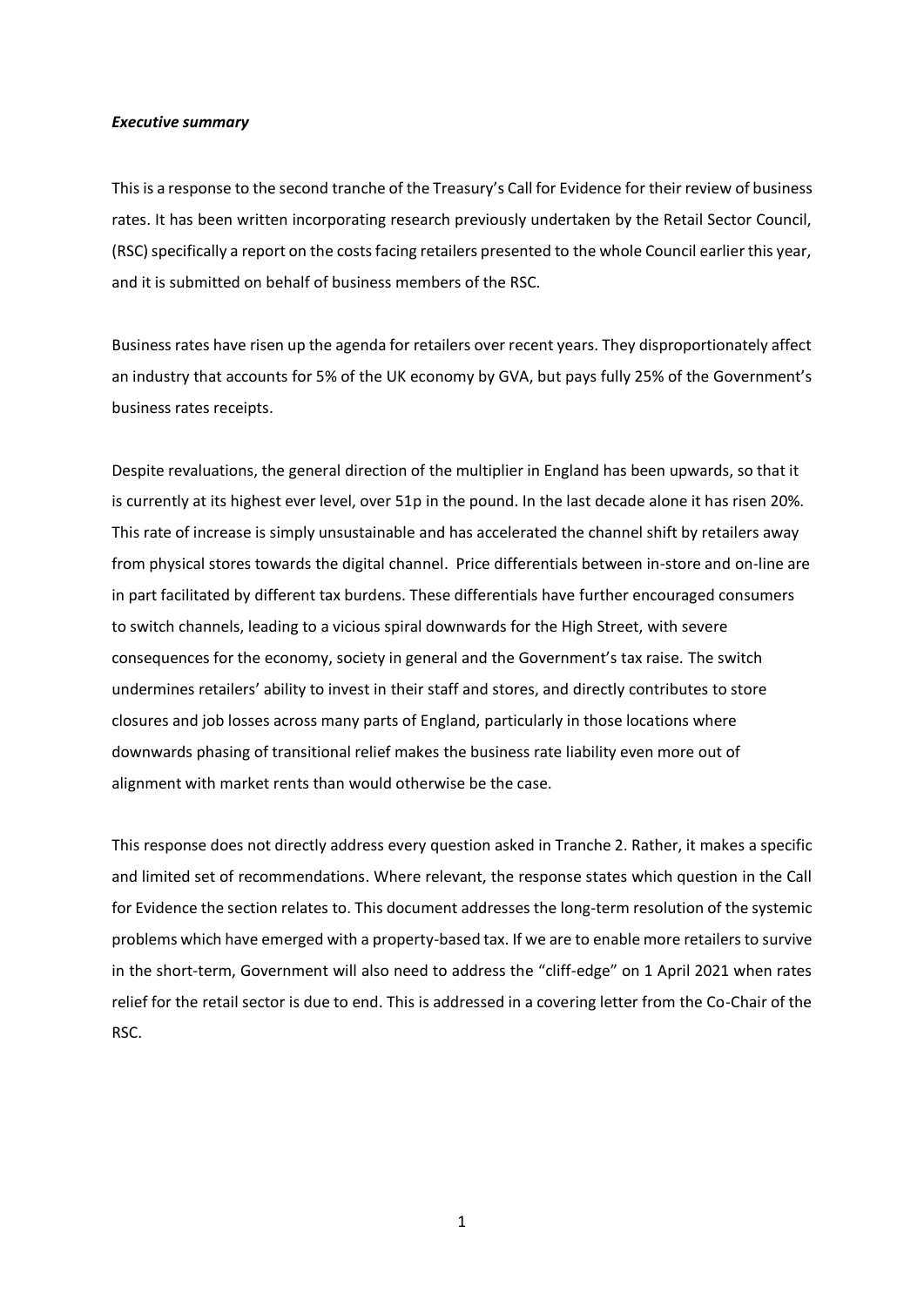#### **The key recommendations of this response are:**

- **The multiplier for retail premises should be brought down to 20p in the £ in order to encourage continued investment in bricks and mortar retailing. The revenue lost to Government from this change should be recouped fully through either VAT or Corporation Tax. (Call for Evidence Question 6)**
- **Government should abolish the requirement of raising a fixed sum from business rates each year and replace it with a fixed rate for the multiplier (20p in the £ for retail premises) with the overarching goal of protecting jobs, consumer choice and long-term tax yields whilst reducing the currently market-distorting rates burden (Call for Evidence Question 7)**
- **Using the flexibility above, downwards phasing of transitional relief must also be abolished. Businesses that have been revalued and have lower valuations should pay those new, lower valuations immediately, not move towards them over the course of a valuation list period (Call for Evidence Question 16)**
- **Valuations themselves should be based on real-time evidence and the maintenance of a transparent national property costs database. The year on year shift in Government revenues resulting from this should be funded through general taxation in the normal way Failure to do so means that already struggling retailers are being "over-taxed" in the short term and at a time when they are already struggling. This will result in more store closures, more job losses and a greater net impact to the economy and society over the medium and long term. Data currently held by the HMRC and the Land Registry on commercial property transactions should made available to the Valuation Office, and Government should reduce the ability to redact very large portions of commercial leases when they are registered with the Land Registry. The prescribed clauses at the start of registrable leases should be required to state the "all-in", true economic rent payable during the period through to any arms-length open-market rent review (Call for Evidence Question 26)**
- **The reduction of the business rate multiplier should be offset neither by alternative property taxes nor by taxes on online sales – neither of which we support - but rather through increases in established taxes such as Corporation Tax or VAT (Call for Evidence Questions 33-43)**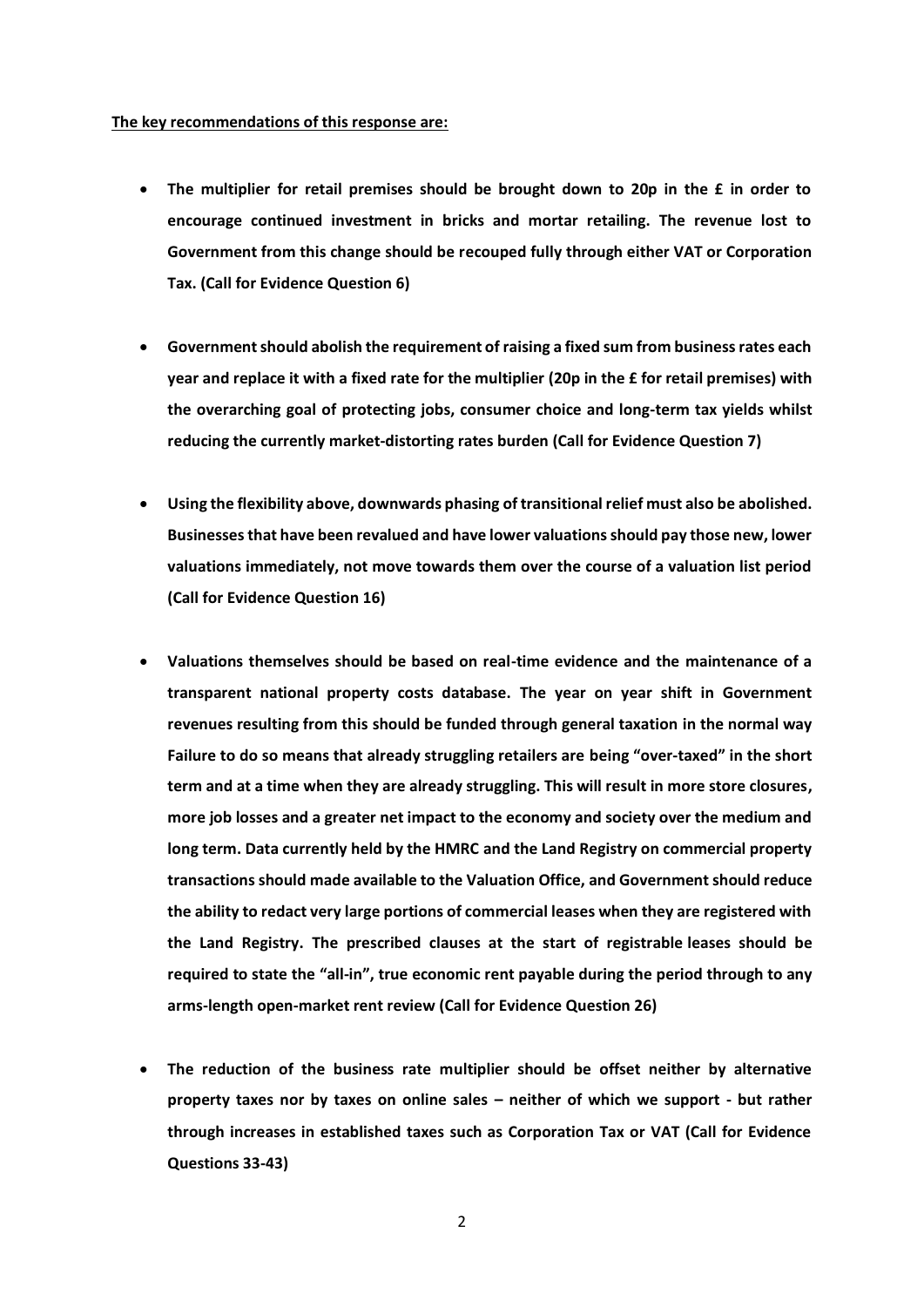# **Introduction**

- 1. The retail sector is in the midst of a huge transformation, with the result that the High Street is dying. Even before the advent of the Covid-19 pandemic, more people than ever before were shopping online; 87% of adults use the internet daily, and 82% of these shopped online at last once in the twelve months to October 2019, compared to 53% of internet users in 2008.<sup>1</sup> Online shopping has risen from 1% of retail sales in 2000 to over 18% in 2019 and – boosted hugely by Covid lockdown restrictions - in September 2020 constituted 40% of all retail sales.<sup>2</sup>
- 2. Online grocery sales, plateauing at around 7% of all grocery sales for some years, have seen a particularly rapid increase – virtually doubling in the six months to September 2020 to 15% of all grocery sales.
- 3. Retail has responded rapidly and successfully to the challenges of the closure of non-essential retail stores, and their reopening. The industry lost £1.6bn in sales a week during lockdown, but retailers have invested hundreds of millions on pounds in making shopping Covid-secure and the industry has reopened safely for customers and staff.
- 4. The Government also responded in a timely and welcome manner to the challenges of the pandemic. The early announcement of the business rates holiday for 2020/21 was a vital lifeline for many businesses and, when combined with other policies like the Retail, Hospitality and Leisure Grant, temporary moratoria on landlord debt enforcement, the Coronavirus Job Retention Scheme and the various loan facilities available, it was clear that a sizeable and generous package of support was available to retailers and others to continue trading - or at least surviving - through the spring and summer of this year. This support was necessary, but unless there is further support in the coming months and into the 2021/22 financial year, it will not be sufficient to enable many otherwise viable retailers to continue trading over the next 18 months, with a consequent increase in long-term structural unemployment.
- 5. Before the pandemic began the transformation referred to above was resulting in an oversupply of retail space and a reconsideration of the role and nature of high streets and town centres. This has been greatly accelerated but not changed directionally by the events of the last six months.
	- 1

[https://www.ons.gov.uk/businessindustryandtrade/retailindustry/articles/howourinternetactivityhasinfluence](https://www.ons.gov.uk/businessindustryandtrade/retailindustry/articles/howourinternetactivityhasinfluencedthewayweshop/october2019) [dthewayweshop/october2019](https://www.ons.gov.uk/businessindustryandtrade/retailindustry/articles/howourinternetactivityhasinfluencedthewayweshop/october2019)

<sup>2</sup> BRC Retail Sales Monitor, September 2020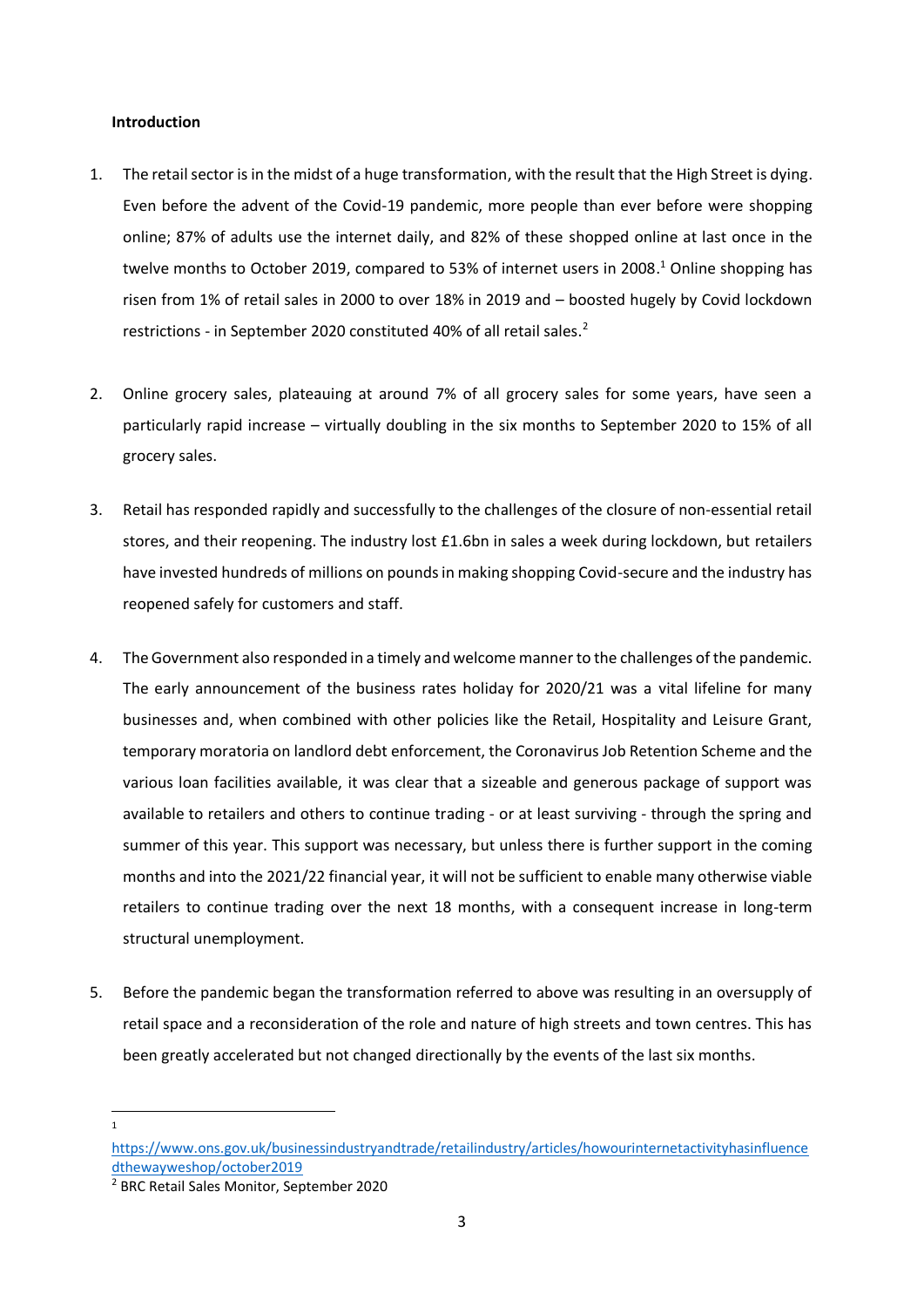- 6. High streets and town centres across much of the country were facing enormous challenges before Covid-19, and these are even more stark now. The demand for retail space has fallen dramatically, with some estimates putting the oversupply of retail units as high as 20% pre Covid. This is expected to increase substantially over the coming months, particularly if there is little or no business rates relief in 2021/22. These empty stores will directly affect the vibrancy, viability and sustainability of the high streets in which they are located. Furthermore, as many stores close, the collective attractiveness of those that remain will weaken, leading to a vicious spiral where even successful stores may ultimately fail.
- 7. These store closures will contribute to an expected loss of 250,000 retail jobs this year. This matters because retail jobs offer particular advantages compared to other sectors of the economy. Retail has been a haven for people wanting to work locally – it is the biggest employer of people who walk to work. Retail also employs a disproportionately higher percentage of women than their share of the workforce would suggest (60% compared to 48%<sup>3</sup>), aiding social mobility. By their nature, many jobs in retail also offer flexibility in hours, which are valued by those with caring responsibilities (either looking after children or other adult members of the family) who are disproportionately women. It is almost certain that significant job losses in retail will be structural in nature, rather than cyclical. With an uncertain economic outlook, these unemployed are unlikely to find new employment in the short and medium term, meaning a double impact on Government finances: a greater strain on the welfare system with the aforementioned lower tax raise. Failure to help protect these job losses, which are in part due to the inequality of the tax burden, is likely to be a false economy. But there are also societal and demographic impact s as well.
- 8. Retail also has a relatively young workforce. 24% of the workforce in a British Retail Consortium survey in 2018 was aged 24 and under, compared to 12% of employees in the UK as a whole.<sup>4</sup> Through providing a variety of entry-level roles, retailers enable many young people with a range of qualifications to access the labour market and get vital work-experience. Retailers' apprenticeship schemes and employer-funded workforce training offer huge opportunities for career progression, further boosting labour market flexibility, skilling up the UK workforce, and improving the country's productivity.
- 9. That cost is substantial, and disproportionate in many ways for the retail sector. Retail accounts for 5% of the UK economy, yet pays 10% of all business taxes and 25% of total business rates (estimated

<sup>&</sup>lt;sup>3</sup> ONS workforce data

<sup>4</sup> BRC Workforce survey 2017/18, August 2018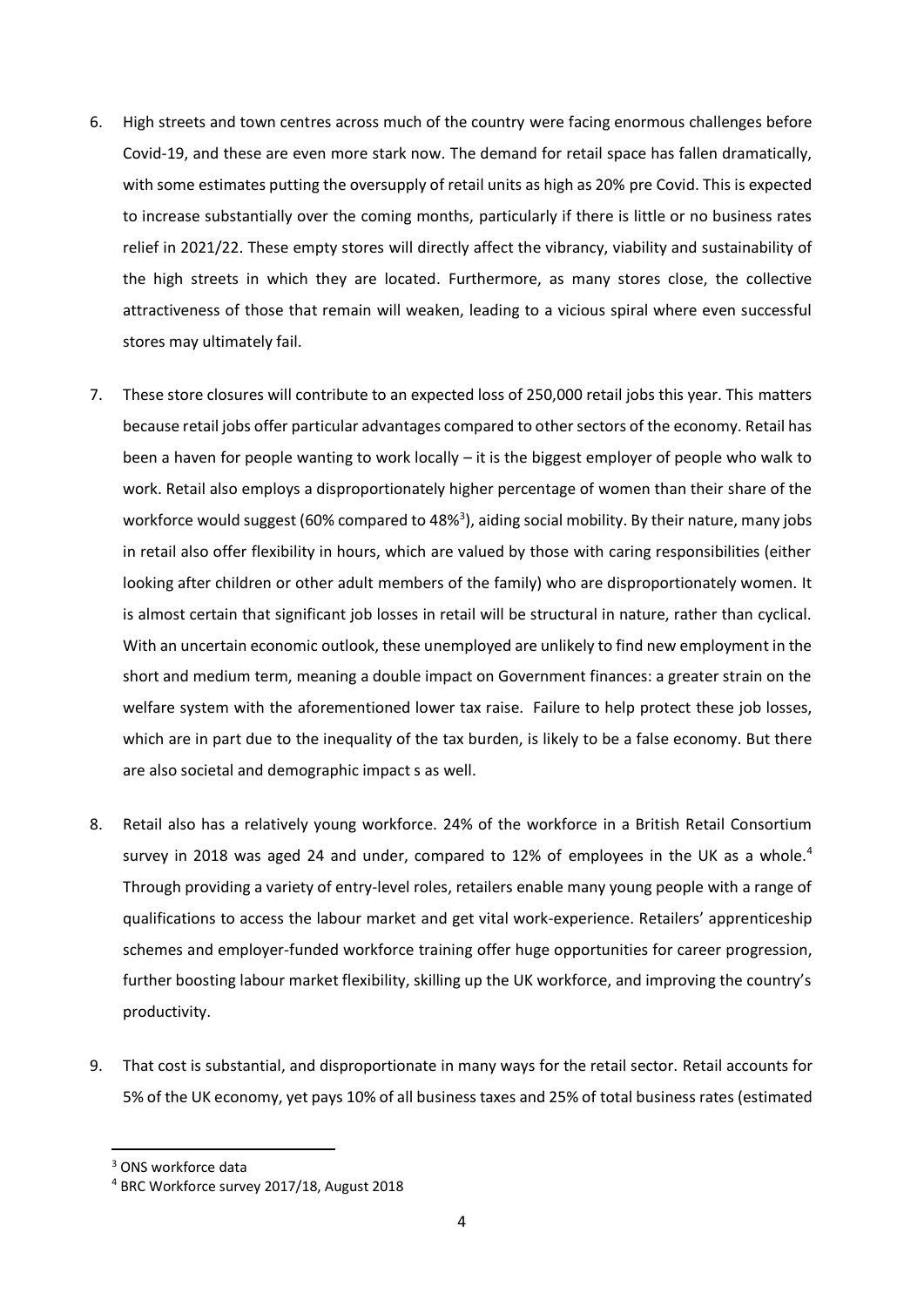to be roughly £31bn in 2018/19<sup>5</sup>); more than any other sector. For the largest retailers, business rates alone account for almost 50% of their total tax bill.<sup>6</sup> For one major national supermarket, business rates account for 57% of their total tax bill.<sup>7</sup>

10. Retailers are responding to the headwinds created by these challenges by bearing down on costs, investing in new technologies and responding to evolving consumer demands but also by retrenching, by closing stores and by cutting employment. Government must play its part in stemming this uneconomic decline, for which the antiquated business rating system is playing a part. The benefits of government action will be mutually felt; permitting a customer-led transformation while avoiding unnecessary distortions to commercial decisions that could have far-reaching implications for UK communities.

<sup>5</sup> [Budget 2018 'Red Book', HMT](https://assets.publishing.service.gov.uk/government/uploads/system/uploads/attachment_data/file/752202/Budget_2018_red_web.pdf)

<sup>6</sup> BRC analysis of 'Total Tax Contribution of the 100 Group', PwC, 2018

<sup>&</sup>lt;sup>7</sup> Information supplied to the Retail Sector Council in confidence by the retailer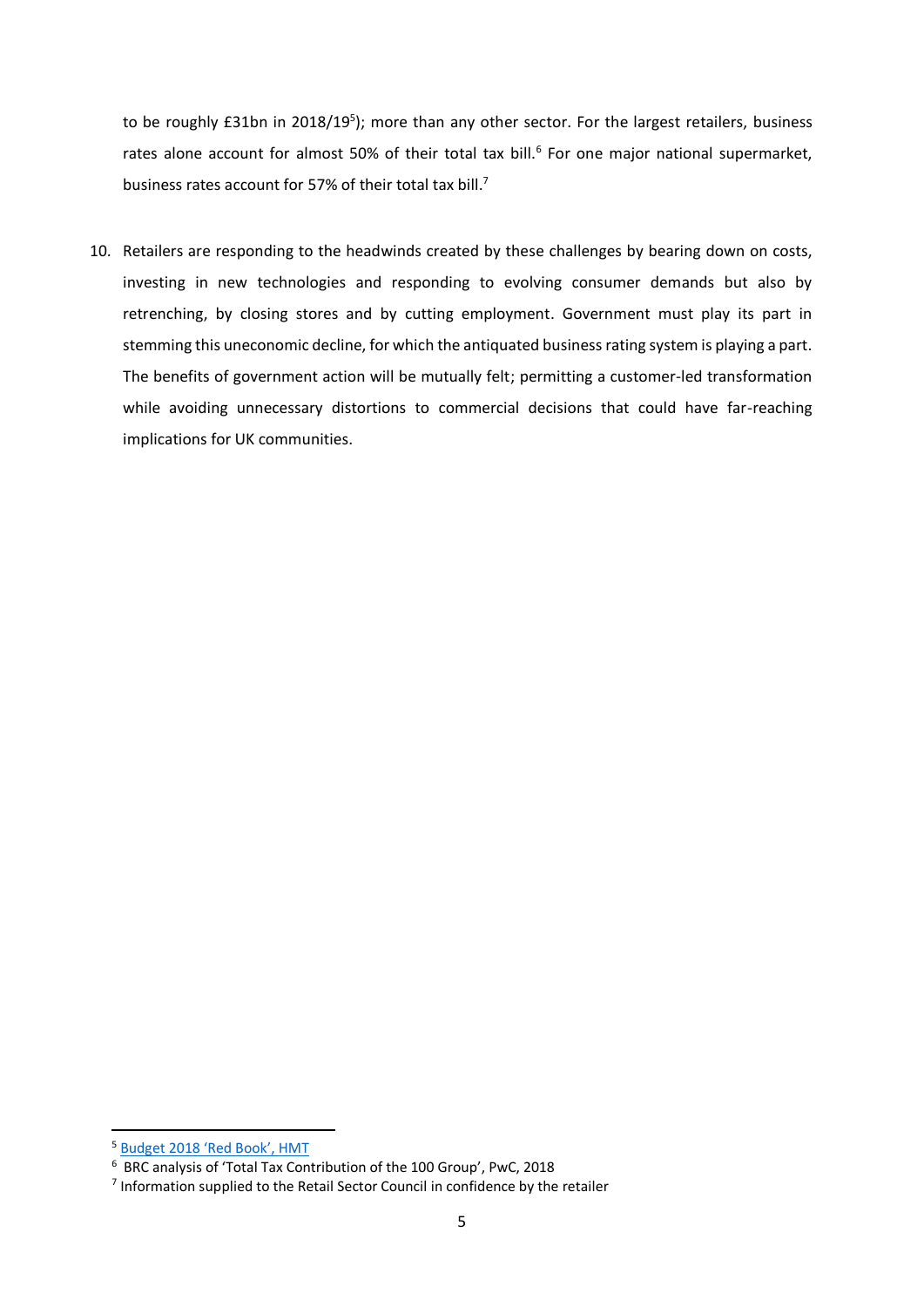#### **Business rates – the fundamentals**

- 11. As pointed out in the call for evidence, property related taxes have formed an important tier of Government receipts for centuries. Given the extent of the property base in the UK, it would be unrealistic and unnecessary, in our view, to fully replace business rates with alternative sources of revenue. Instead, the fact that property-based business tax has become a disproportionate amount of the total business tax universe should be addressed. We argue that the business rates burden on retail should reduce by 60% (c. £4.8bn) by eliminating the historical valuation premium that has attached to consumer facing businesses, with alternative sources of revenue taking its place. A rates reduction at this level would bring the burden of business rates bourne by retailers in-line with their overall contribution to the tax-take of UK businesses. Retail business rates may be an efficient tax, but it no longer passes the "fairness test". On day 1 this proposal would achieve fairness in the tax system.
- 12. In this scenario, 75% of the current business rates revenue would still come from the existing system of business property taxation, and reform of the operation of the business rating system should therefore proceed at pace, to deal with its shortcomings – many of which are highlighted further down this report.

Before setting out our response to the Call for Evidence, we want to stress the fundamental aspect of the business rates system as it applies to retailers (and indeed other consumer businesses) – **rates are a cost of doing business that have to be passed on to the customer in the overall retail price charged. Where, over time, the retailer is unable to pass these costs through, s/he may seek to negotiate a lower rent with their landlord in order to mitigate the unsustainable rates cost, but this only happens very gradually over time.**

- 13. Retail economics are really very simple. The retailer has to persuade its customers to pay more for the goods s/he sells than the price the retailer paid to buy them from the manufacturer. This "mark-up" has to cover all the retailer's other costs in getting the goods through the supply chain and in front of the customer. One of those costs is business rates.
- 14. For most of the period of "organised" retail history, from the late  $19<sup>th</sup>$  Century until the Millennium, the nation's retail trade was conducted overwhelmingly in shops. Planning permission to operate a shop became sought after, leading to rising property values for retail use and,

6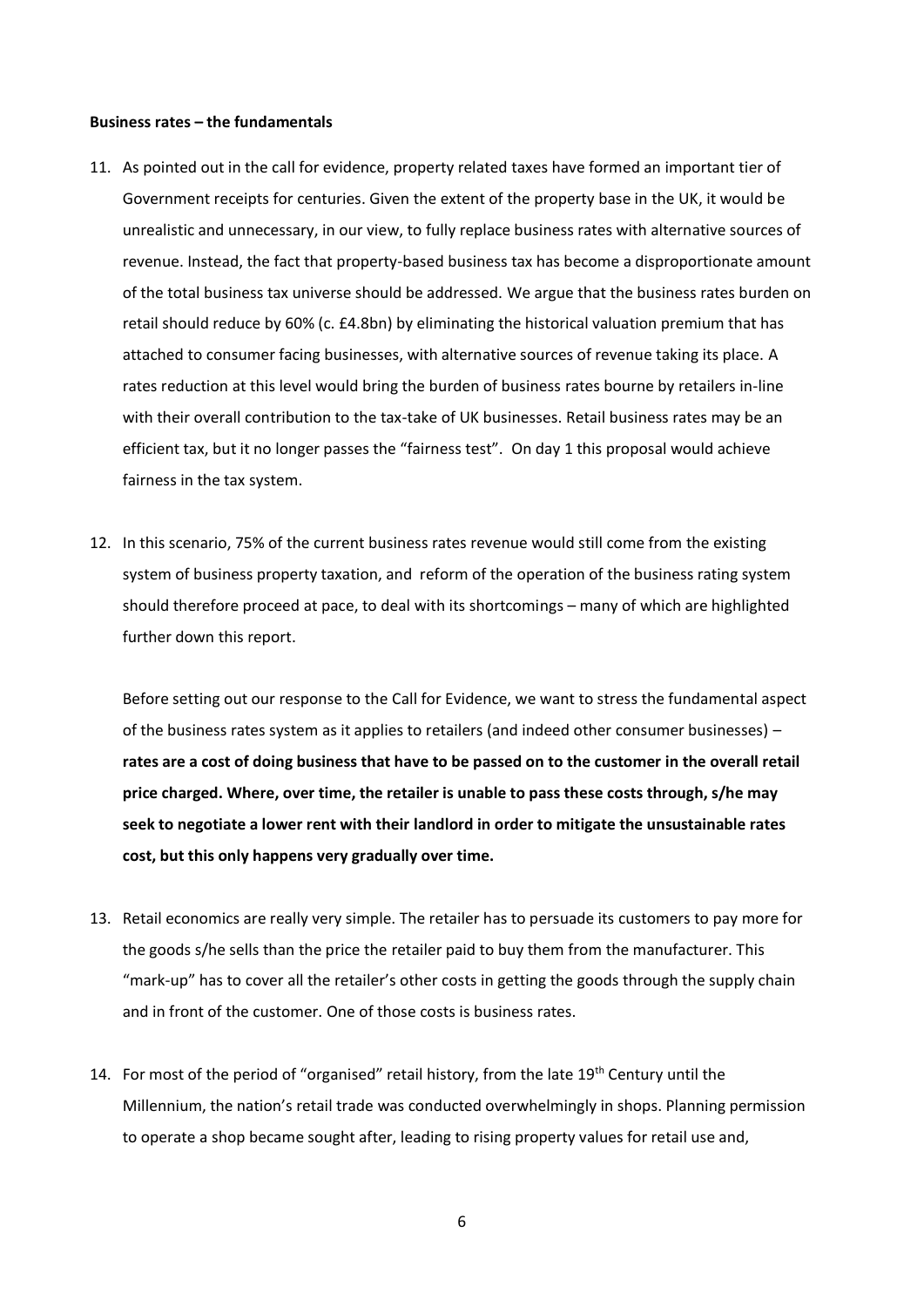correspondingly, high yields on business rates from the retail sector. Over time, this explains why a sector accounting for 5% of GDP is paying (pre-Covid) 25% of the nation's business rates bill.

- 15. The planning system was used to ensure an "even playing field" for retailers. Anyone starting a retail activity without the correct permission (for example on a small business park) would face prosecution. Retail activity outwith stores was confined to a small number of mail order businesses. As a profitable industry overall, retail was successful in passing the cost of business rates on to the consumer. And this is the fundamental point as it applies to retail business rates – it has been to all intents and purposes a consumer tax.
- 16. Over the last 20 years, an entirely legitimate alternate retail channel has developed digital. Accounting for less than 1% of total retail sales in 2000, it has grown significantly and accounted for over 20% of total retail sales in 2019. The tax take from this channel is significantly lower than the equivalent sales made through the bricks and mortar channel. A digital retailer considering the "mark up" to be charged to the consumer to cover their operating costs has only a fraction of the business rates to pass on compared to a bricks and mortar competitor. It is one reason, amongst many, why the digital channel has created a competitive advantage and has taken share of the overall retail market. A consequence of this shift is that business rates is no longer simply a "consumer tax" to be passed-on. The differential taxes applied across channels in retail has led to business rates becoming a drag on profits for traditional retailers (which have halved in the past 5 years) and putting in jeopardy the future of many high streets and shopping malls.
- 17. Looked at from the Government's point of view, every £ of retail sales made through the digital channel yields less in business rates than an equivalent sale in a shop. Over time, that "channel shift" leads to a reduction in the economic attractiveness to retailers of operating shops, and they seek to reduce their operating costs in the "bricks and mortar channel". If reductions in business rates are not available, the most obvious savings come from reducing other property costs (rents) or payroll costs (jobs). Both of these latter actions have societal consequences:

#### *1 Lower rents*

18. For landlords, if rents attainable from the retail sector fall, the equivalent property values will fall, making it harder to justify ongoing investment in retail property. Significant falls in value, as we were seeing even before Covid, also lead to financial distress in the retail property sector. Some of the UK's largest property companies have exhibited such distress – Hammerson's share price is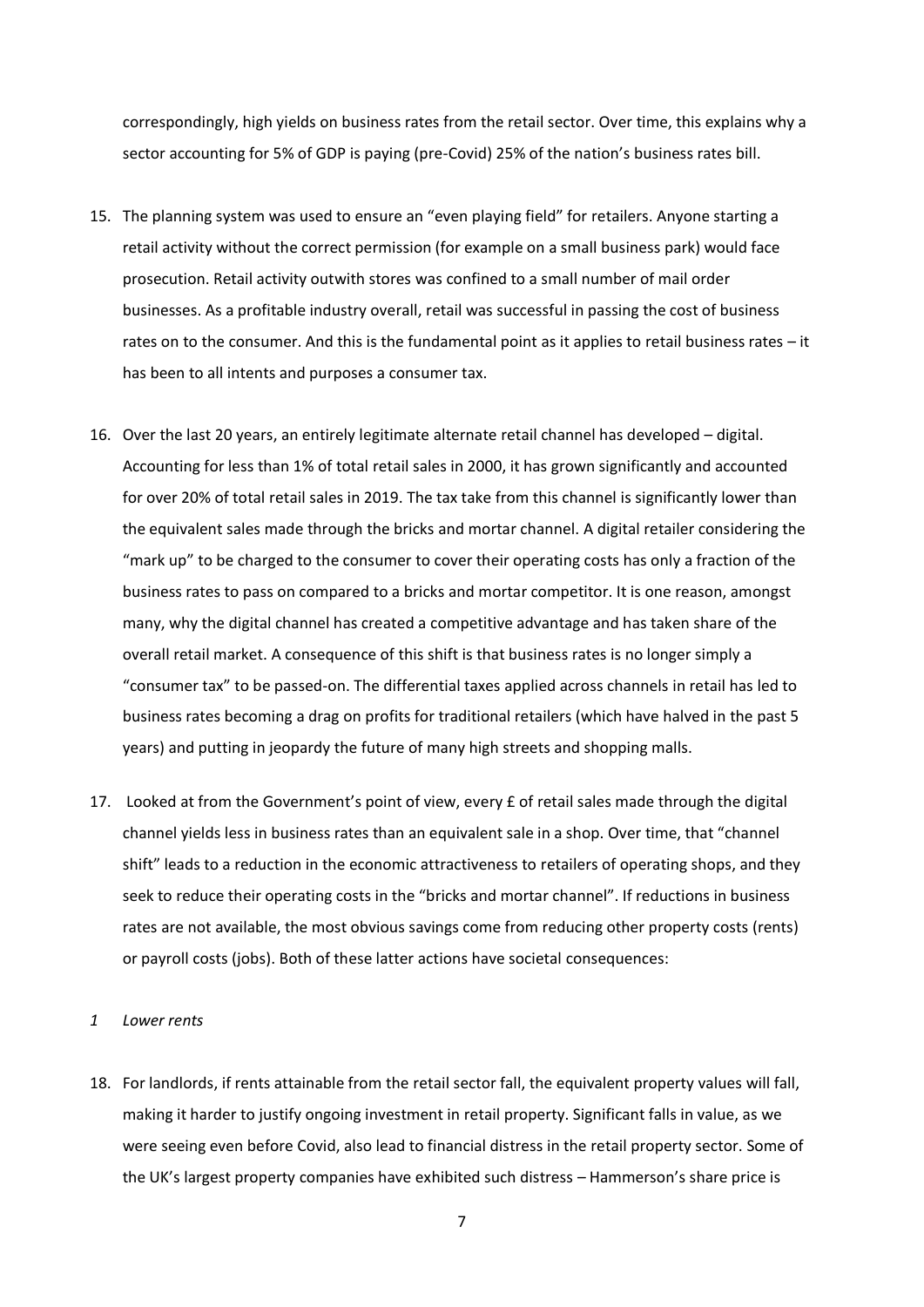down over 90% in 5 years, and INTU is in administration. Last year, The Postings shopping centre in Kirkcaldy was advertised for sale at £1. The owners of these companies are often pension funds, and so there is a direct link between over-taxing retail property and the outlook for pensioners.

19. Over time, capitalism operates in such a way that markets clear, as supply and demand is rebalanced. In retail, the *consumer* end of the market "clears" very rapidly – the price the consumer sees for the product is the price they pay, and if they consider it too high at one retailer they go elsewhere. Retailers who do not remain competitive in the market soon leave the market. The *property* end of the retail market does not clear rapidly – property cycles in the UK are protracted and become particularly problematic when developers cannot see attractive returns from the redevelopment of property from one use to another. An example is the traditional department store estate – when such stores close it is often 10 years or more before alternative developments emerge. In the meantime, empty or under-used properties lead to urban blight and the decay of high streets and local communities.

# *2 Fewer jobs*

20. Property and payroll are the largest operating costs for a bricks and mortar retailer. A retailer whose rates bill is fixed/unresponsive to changed market circumstances will seek to make savings in payroll before ultimately deciding a store is unviable. Retail has for many years been the UK's largest private sector employer, and many of the jobs have been "entry-level" front-line jobs in shops. The BRC has previously forecast that the 3m jobs provided by the retail sector would fall by 25% by 2025.<sup>8</sup> The impact of Covid is highly likely to accelerate that process, and whereas pre-Covid Government could reassure itself that in an economy with full employment such jobs lost would be replaced elsewhere in the economy, we now fear there is no such reassurance. Unemployed people do not contribute tax revenues and consume less than their employed peers.

Ultimately, if costs cannot be cut far enough, the consequence is that retailers close stores, with societal and fiscal consequences.

<sup>8</sup> https://www.ft.com/content/79172064-dcae-11e5-827d-4dfbe0213e07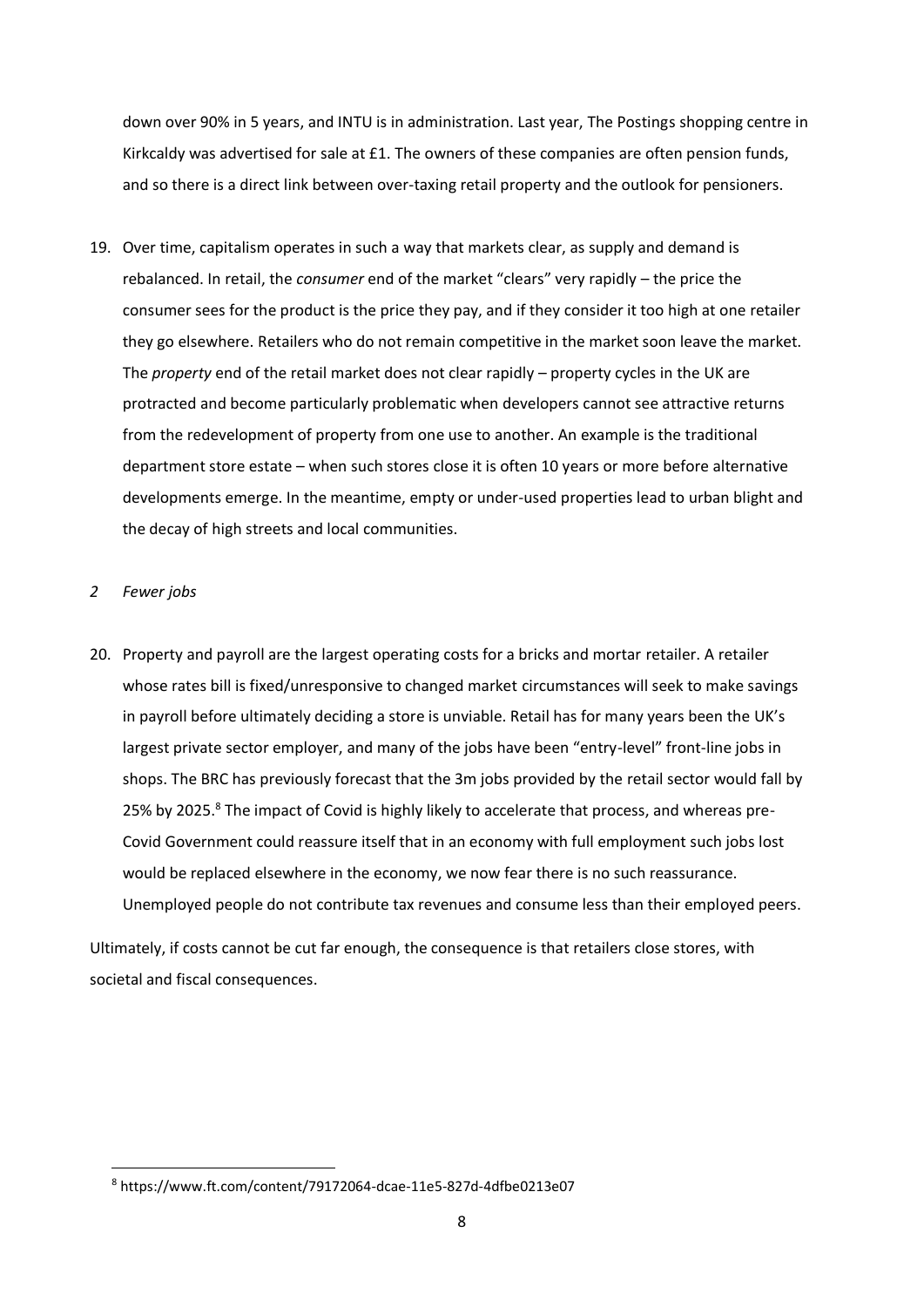### **The impact of business rates on retail**

- 21. In 2019/20, the Retail Sector Council undertook research to ascertain the nature of various tax and other costs, including business rates, facing the retail sector. The results of this were presented to the Sector Council in March this year. Some key findings from the research in relation to business rates are relevant to the Treasury's review, and we repeat these in this response. We would be happy to supply officials with the full report on request.
- 22. We surveyed major retailers seeking information across a range of costs for 2016/17 and 2017/18. Twenty-nine retailers responded to the survey, comprising major supermarkets, fashion retailers, health and beauty retailers and department stores. Respondents included 'pure play' (i.e. onlineonly) retailers as well as more 'traditional' bricks-and-mortar companies. Collectively, respondents accounted for a combined annual turnover of over £100bn and more than 25,000 stores across the UK.
- 23. The survey found that business rates were the single biggest tax cost burden by a substantial margin, accounting for 44% of total tax paid in both 2016/17 and 2017/18. By contrast Corporation Tax accounted for 13% of respondents' total tax burden in 2016/17, falling to 12% the following year. The chart below reflects the spread of costs for 2017/18.



Figure 1 - Component elements of retailers' tax costs 2017/18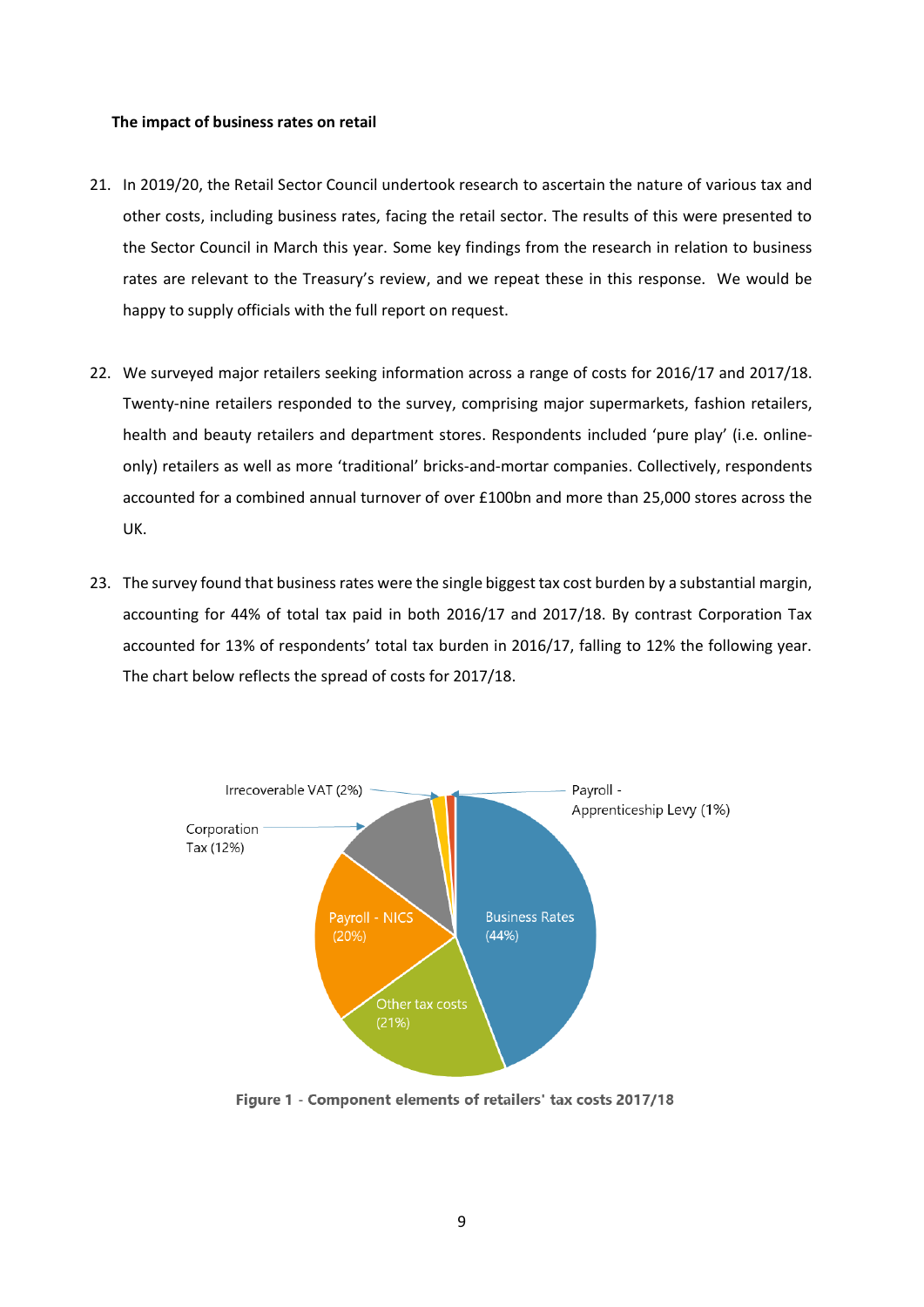- 24. 'Other tax costs' paid by retailers constituted the second largest proportion of the tax burden after business rates. These included a wide range of taxes such as: Stamp Duty; environmental taxes; customs and excise duties; and taxes on insurance premiums.
- 25. Across all respondents, the total costs as a result of tax were £4.1bn in 2016/17, rising to £4.2bn in 2017/18. This means that respondents paid only slightly less tax than they made in profit in 2016/17 (£4.1bn tax vs £4.3bn profit), and that they paid *more* in tax in 2017/18 than they made in net operating profit (£4.2bn vs £3.5bn). The fixed cost nature of rates means that there is an adverse gearing impact on profitability when there is only a slight shortfall in sales. This means that retailers are forced to cut other costs earlier and more aggressively to protect their viability, and a stated above the axe inevitably falls on employment.
- 26. This reflects the rising tax costs borne by retailers outside of Corporation Tax as well as the reduction in margin as a result of other rising cost pressures. This income forgone could be used to re-invest in the industry, through improved physical stores, more efficient logistics or investment in staff productivity, but is instead claimed by the Treasury in what we regard as a direct disincentive to invest in our high streets, to the detriment of all concerned.
- 27. This rise in the overall cost of direct taxation occurred at the same time as the Government cut Corporation Tax from 20% to 19% (April 2017). While the tax cut was welcome, it was not enough to offset the rise in other tax costs in this period. This suggests that cutting Corporation Tax at a time of falling profits and rising costs has limited effect in reducing the tax liability of retailers given their significant property and payroll-based cost inputs.
- 28. This effect is illustrated in Figure 2 below, which shows the change in the various tax costs between the 2016/17 and 2017/18 periods. Despite the amount paid in Corporation Tax falling by over £100m, its relatively small contribution to the total tax burden means that the various individually smaller rises in the other taxes in the same period resulted in an overall tax *increase* for retailers. This effect is even more marked in percentage terms – for example, the total cost of business rates rose by 3.9% in this period, yet due to the significant proportion of this tax paid by the sector, this amounted to a £70m increase in tax costs, accounting for almost all the £83m net increase in tax costs experienced over the two years. What was 'given away' in Corporation Tax was more than 'taken back' by other tax rises in retail.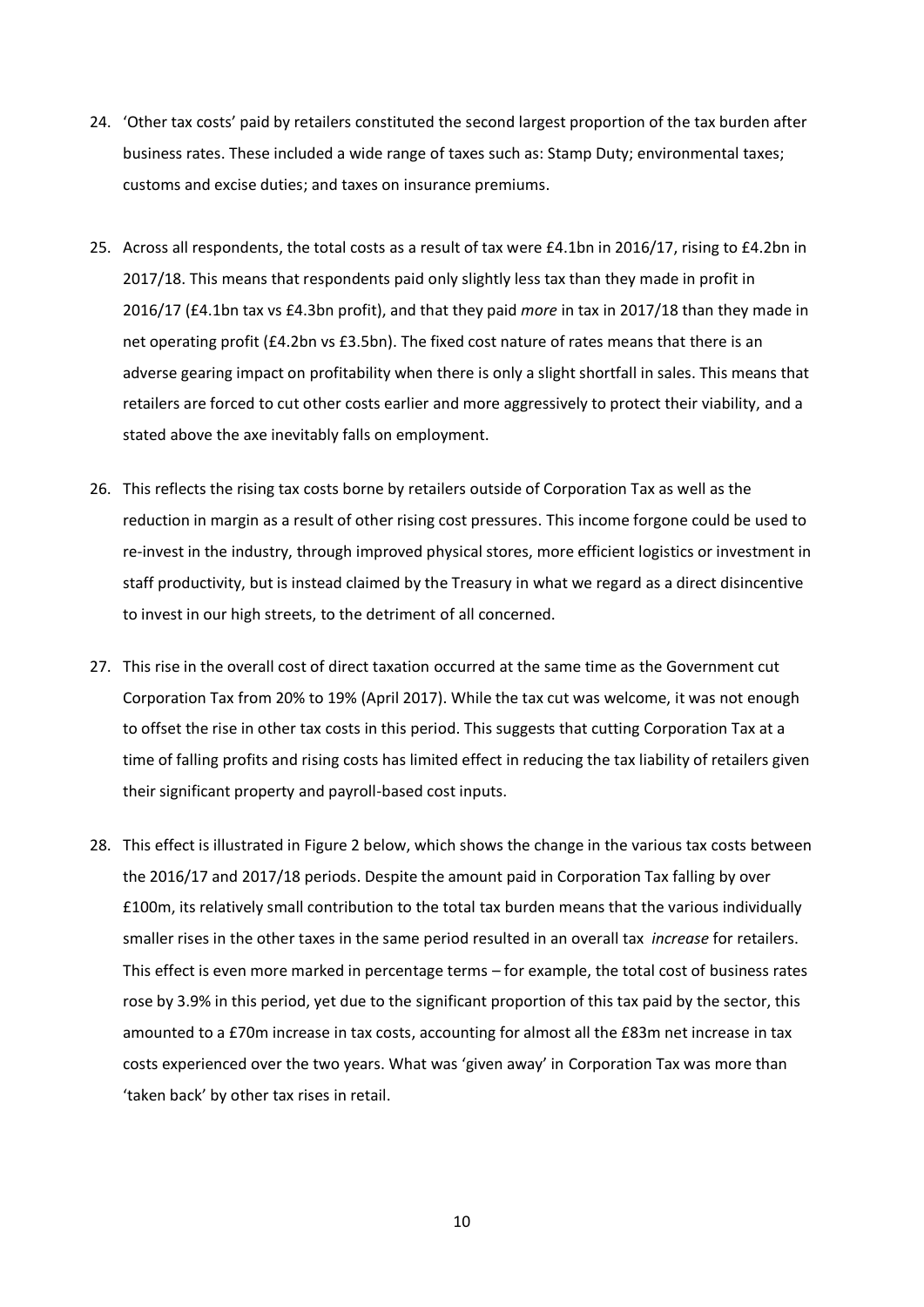

**Figure 2 – changes in tax costs, £s - 2016/17–2017/18**

#### *Business rates*

- 29. The survey asked respondents for information on business rates. As set out above, these are for many firms the largest component of their tax bill by a significant margin and are disproportionately paid by the retail sector as a whole.
- 30. The business rates multiplier, which is the proportion of a property's rateable value that must be paid in business rates each year, suggests that, in England, the rates burden should be 51.2% of rateable value in 2020/21. However, in practice, it has been observed that many properties, particularly outside London and south-east England, have much higher effective multipliers due to downwards phasing of transitional relief.
- 31. As a result, while rental values have been falling in many parts of the UK, business rates have not kept up with these rapidly changing values, and so many retailers face the perverse situation where, instead of paying around half of their annual rental value in business rates, they are paying significantly more. By way of example, three quarters of respondents to the survey had stores where they paid more than 50% of their annual rent in business rates; one respondent did so on every single one of its 11 stores. That rateable values are falling is a sign that sales and profits from these properties are in decline, and yet the lag in reducing the fixed costs of rates means that struggling businesses are put under more pressure at a time when they are least able to deal with this. The Government should be helping struggling businesses to survive where possible – not accelerating their decline with previously mentioned consequences for the economy.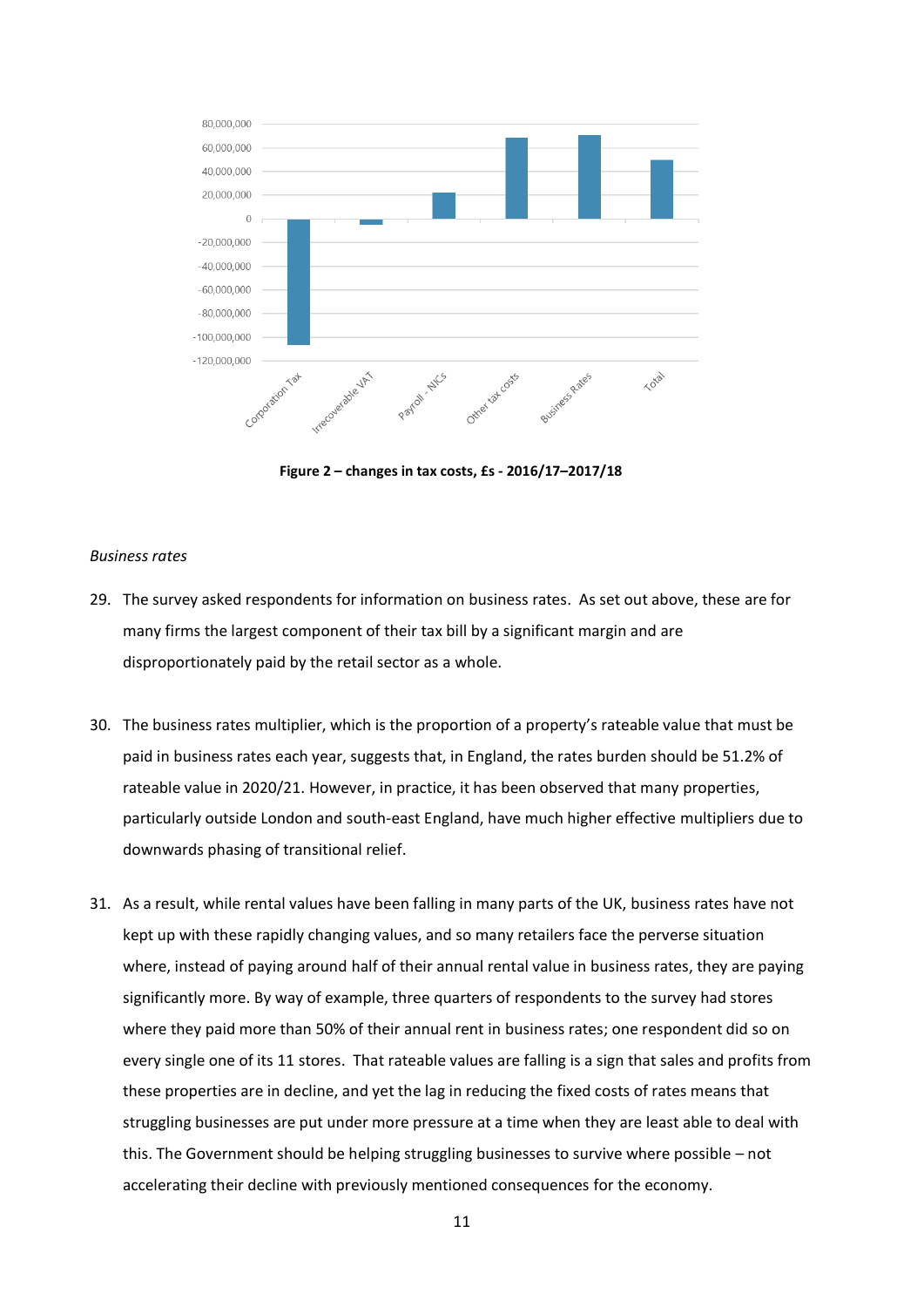- 32. Furthermore, 60% of respondents had stores where they paid more in business rates than they did in rent – i.e. where rates were more than 100% of their rateable value. For two respondents this was true of every single one of their combined 23 stores.
- 33. Transitional schemes that stagger the speed at which downwards rates revaluations occur impose artificially high business rate costs on retailers as they can take several years to pay their 'true' rate. However, even in cases where no transitional relief scheme applies, retailers often raise concerns that the basis of their valuation by the Valuation Office Agency (VOA) is incorrect.
- 34. The difficulty that many retailers report in interacting with the VOA's 'Check Challenge, Appeal' system compounds the problem of apparently inaccurate valuations as it is burdensome and resource-intensive to appeal inaccurate valuations, another problem noted by the Treasury Select Committee. If the data on rental values were more readily available, this would produce more accurate valuations, easing the frustration with the business rates system for ratepayers.

# *Business costs data from the Association of Convenience Stores (ACS)*

35. ACS supplied the Sector Council with its own research into costs faced by the convenience sector. The ACS represents over 33,000 local shops and includes a diverse range of convenience store retailers, from stand-alone family-run independent stores to symbol groups to multiple convenience stores. These retailers operate in neighbourhoods, villages, on petrol forecourts and in city centres. The convenience sector as a whole is made up of 46,000 stores with a total turnover of £39bn.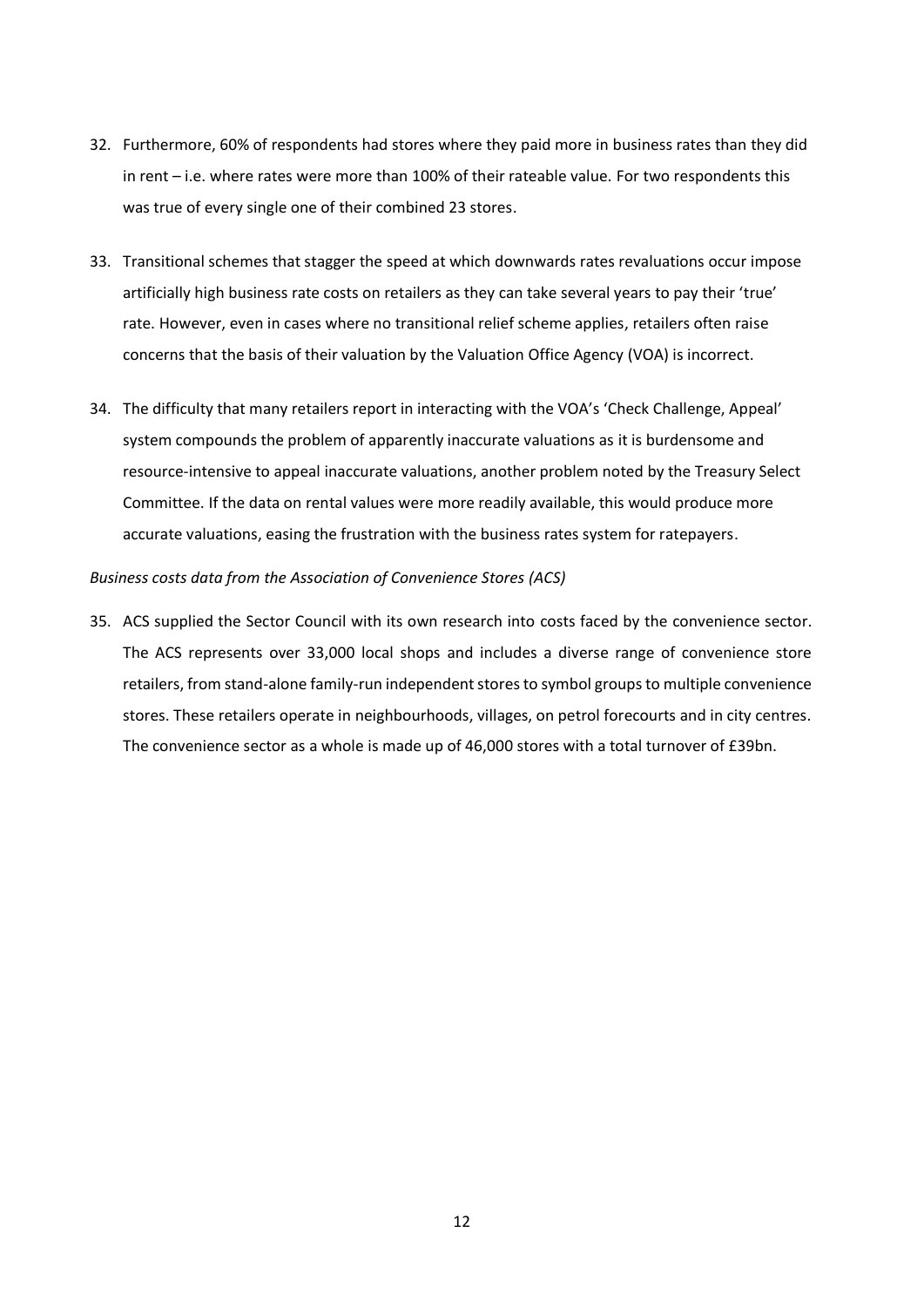36. The ACS's own research found that, in 2016/17, VAT made up the largest cost, followed by business rates (see Figure 7, below).<sup>9</sup>



**Figure 7: Top five costs for convenience stores 2016/17**

- 37. This is a different distribution of the tax burden compared to the retailers surveyed by the Sector Council (and VAT in this survey was recorded as a cost to business, whereas it is in fact a cost to the consumer, but collected – very efficiently – by retailers). However, it should be noted that the retailers in the ACS survey are generally smaller and may not be as frequently located in prime shopping locations, and therefore will often incur proportionately lower business rates liabilities through having lower rateable values (or even being below the threshold for incurring business rates at all), while the nature of their business will mean that they incur a relatively larger share of excise liability (due the amount of alcohol and tobacco sold by them).<sup>10</sup>
- 38. The data shows that the cost to the convenience store sector of operating property an unavoidable input for convenience stores – is higher than the amount it paid in Corporation Tax. The latter is arguably a fairer tax as it is only levied on the profits from business activity, as opposed to business rates, which are payable before a penny of turnover has been generated, yet business rates were the higher cost.

# *Retailer Roundtable*

<sup>&</sup>lt;sup>9</sup> The ACS research found that excise duties were the largest cost borne by their members, but for the purposes of consistency, and because these are borne by the end consumer, these have been excluded from this analysis.

 $10$  Source: ACS Economic Project 2018 – conducted on behalf of ACS by Retail Economics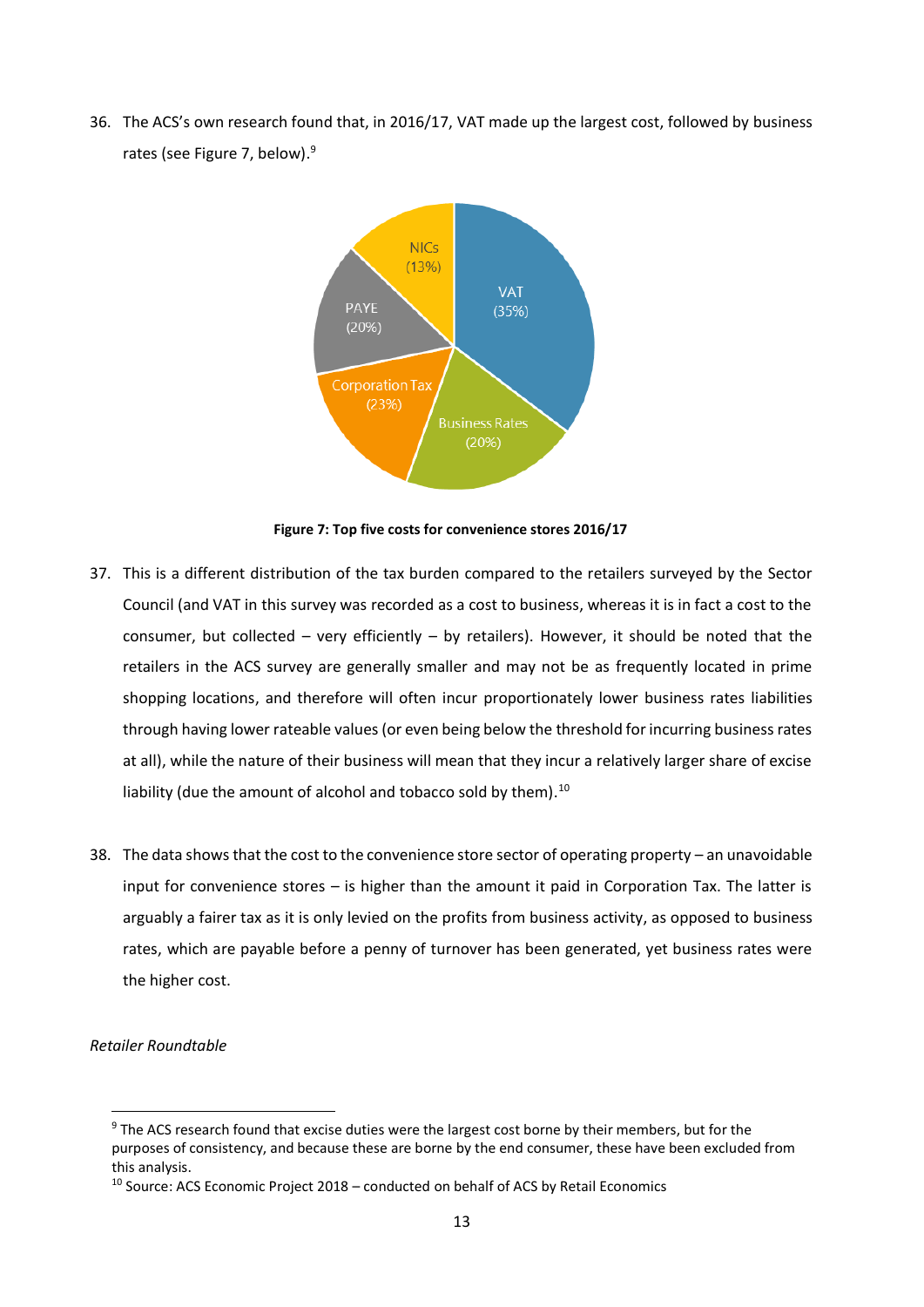- 39. The Sector Council also conducted a roundtable event hosted by the Scotland Office in Edinburgh on 4<sup>th</sup> June to gauge the views on friction costs facing retailers in Scotland. A range of retailers attended, representing fashion, food and homewares. While we are aware that the current review only applies to England, the issues raised by Scottish retailers are relevant to those experienced south of the border.
- 40. Attendees highlighted business rates as the single biggest 'deadweight' or friction cost to their business. They questioned the value that they received for them, and whether the notional connection to funding local services that, inter alia, support business was still the case given local government funding cuts in recent years.
- 41. Concerns were also raised at the apparent opacity of business rates valuations and difficulty of using the Valuation Office Agency's 'Check, Challenge, Appeal' system, leading to reticence to appeal even where retailers felt that valuations were incorrect. Some retailers paid more in business rates than they did in rent, and one attendee noted that the previous revaluation had resulted in a £300,000 rise in their business rates liability but without a clear explanation of the basis of this valuation.
- 42. Attendees also raised concerns at the forthcoming requirements to recycle plastics and glass. Requirements to have recycling facilities in shops were noted to be prohibitive, with the annual cost of renting a recycling machine being equivalent to the entire annual profit margin for a small shop. It should be noted that encouraging recycling and moving towards a circular economy is very much in the Nation's interest and should be supported by retailers. They can only do so, however, if the sector itself is healthy and investable. The Retail Sector Council has a workstream underway on supporting steps towards a circular economy.
- 43. One attendee noted that the result of all of these cost increases was that fewer full-time staff would be hired and that discretionary perks for employees were being cut back – reducing the scale and quality of employment that the retailer could offer.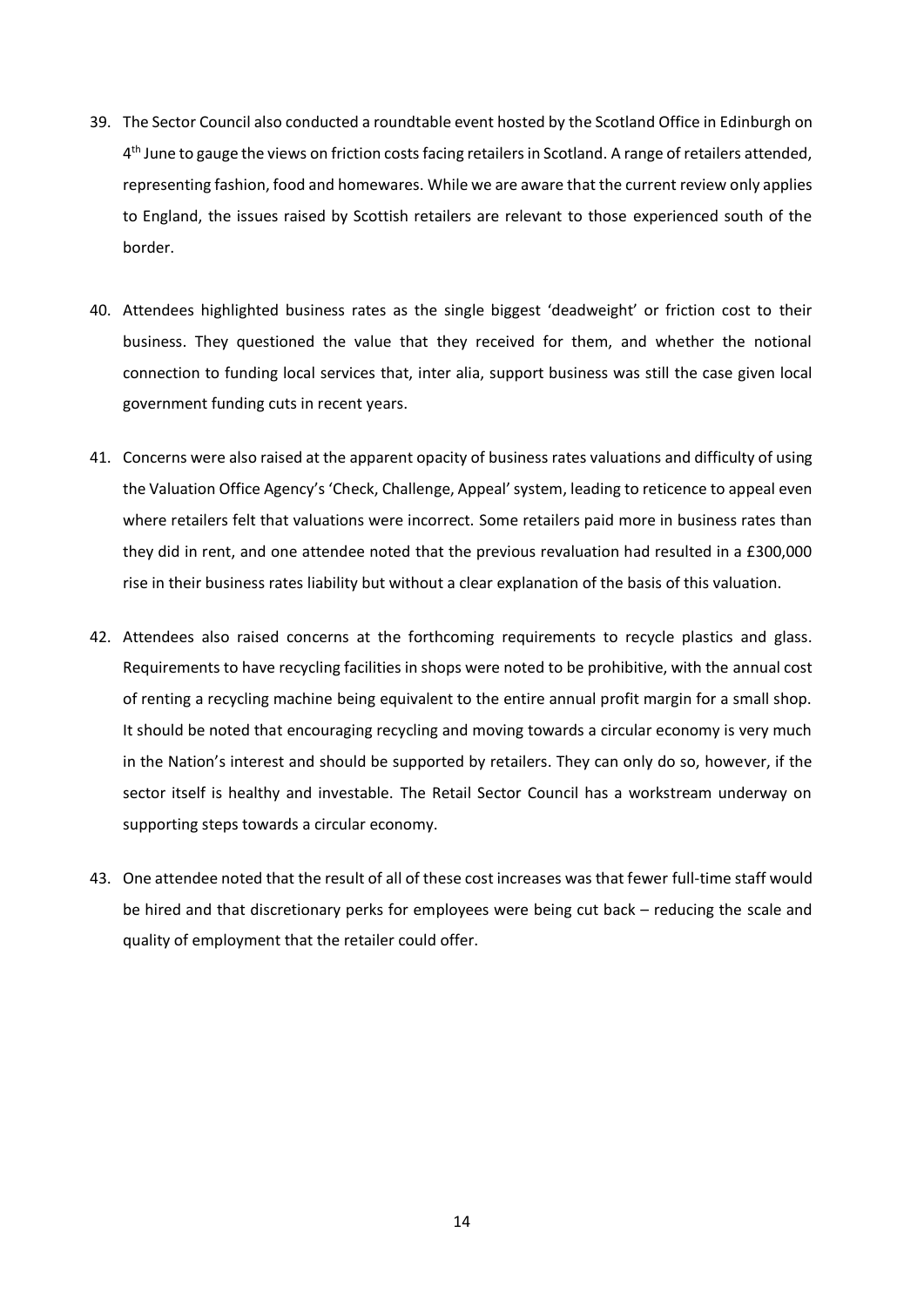#### **Recommendations**

- 44. Significantly reduce the tax burden We note and welcome the intention in the Terms of Reference for this review to reduce the business rates burden on business. The next business rates revaluation will occur in 2023 and will be based on rental values as of 1 April 2021, reflecting what we expect to be a dramatic fall in rent costs following the Covid-19 pandemic. On this basis, we expect that the overall retail rates burden after 2023 will fall relative to other business sectors. It would be a mistake for Government to rely on this reduction to redress the historic retail rates burden. For many retailers, a fall in rates in 2023 will be too little, too late.
- 45. **The business rate multiplier - effectively the tax rate - should be significantly reduced as a matter of urgency, to 20p in the £**, **with effect from 1 April 2022. This would reduce the cost burden on retailers by c£4.8bn and put their overall business rates obligation on a par with their contribution to the wider economy. (Call for Evidence Question 6)**.
- 46. Abolish downwards phasing Beyond the high level of the multiplier, the Sector Council's work on retailers' business costs highlighted the impact that the peculiar structure of the rates system has through its operation. Downwards phasing, which has staggered the rate at which businesses can benefit from lower rates bills in the 2017 ratings list, means that many shops are significantly overpaying their 'true' rates liability. This occurs in order to fund phased increases in bills for other businesses. Government must address the perversity where businesses are paying significantly more than 50% of their rateable value in rates – indeed some stores identified in our survey of retailers were paying over 100% of their assessed rental value in rates each year. **Downwards phasing of transitional relief must be abolished so that businesses that have been revalued and have lower valuations should pay those new, lower valuations immediately, not move towards them over the course of a valuation list period. (Call for Evidence Question 16).**
- 47. Such cases run against the principles of natural justice and fairness. The perceived need to make the business rates system internally self-financing is what drives this perverse approach. No other element of the tax system does this – income from other taxes rises and falls with the economy or with changes in behaviour. By contrast, the Treasury seeks a particular sum from business rates and then reverse engineers a structure to achieve it. As the Treasury Select Committee found, the business rates system is 'broken' and the outcome of the requirement for it to be self-financing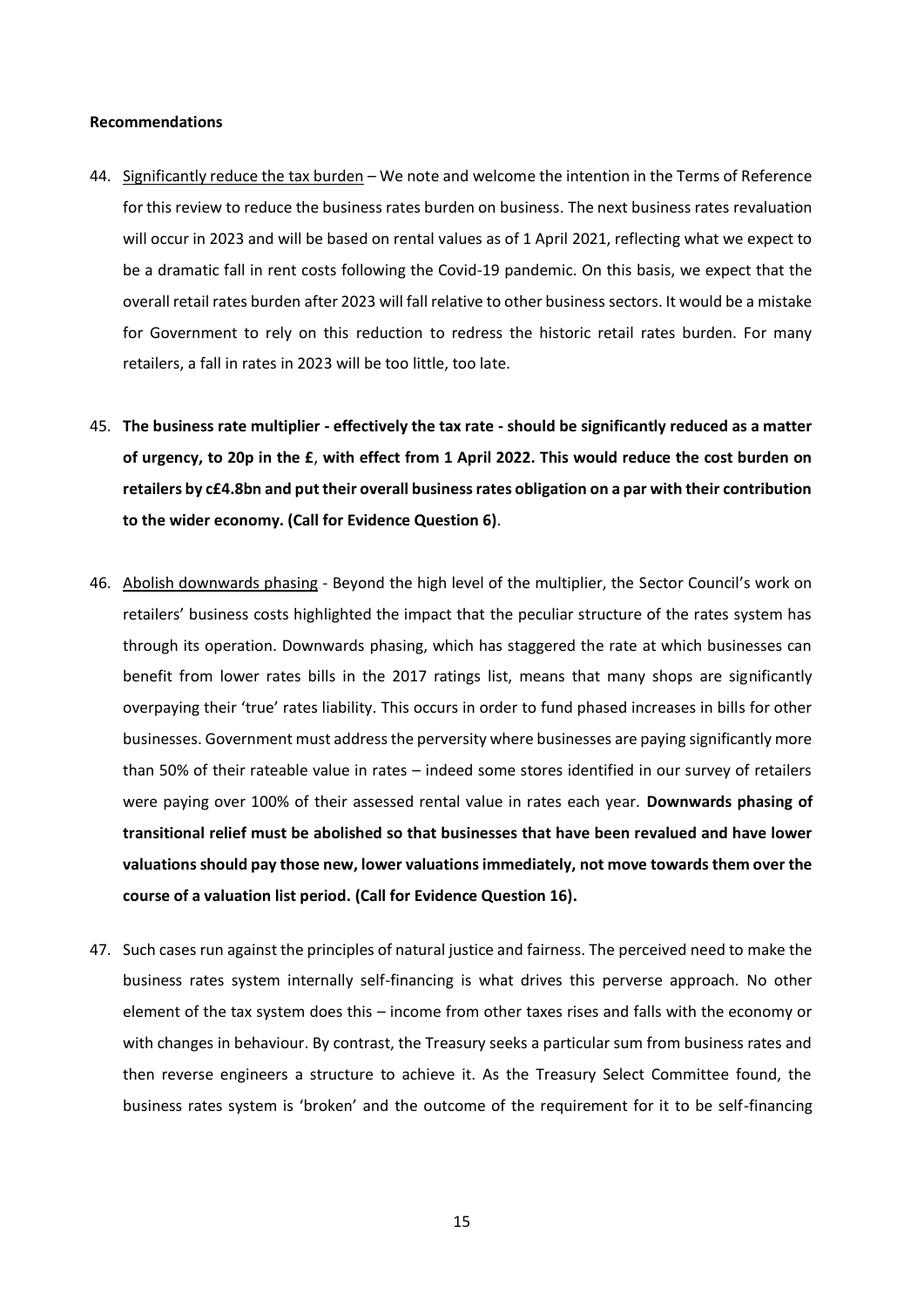creates distortions and disincentives to investment and greater productivity.<sup>11</sup> **Government should abolish the requirement of raising a fixed sum from business rates each year and replace it with a fixed rate for the multiplier with the overarching goal of reducing the resulting rates burden We argue for a differentiated multiplier between retail and other business premises, to bring the yield from bricks and mortar retail in line with the sector's overall contribution to the economy. (Call for Evidence Question 7).**

- 48. Transparency in property costs Commercial leases and freehold sales that meet certain criteria currently have to be declared to HMRC for Stamp Duty Land Tax (SDLT) purposes.<sup>12</sup> The amount of information contained within SDLT Forms 1 & 4 is significant and includes details of the annual rent and any rent-free periods. In addition, almost all leases signed since 2003 that have a term of more than seven years must be registered with the Land Registry.
- 49. Therefore, between HMRC and the Land Registry, the state holds a huge amount of data on the value and nature of most commercial leases and freehold sales. This data should be available to the Valuation Office when making their estimates of rateable value for business rates purposes. This would improve the accuracy of valuations, addressing concerns set out in paragraphs 63-64, and reduce the administrative burden of actively seeking valuation data from individual ratepayers during revaluations. This transparent approach could be further improved by reducing the ability to redact very large portions of commercial leases when they are submitted for registration with the Land Registry. The resulting increase in the transparency of the property market would increase investment by giving investors greater certainty over likely returns on investment. **Data currently held by the HMRC and the Land Registry on commercial property transactions is made available to the Valuation Office, that Government reduces the ability to redact very large portions of commercial leases when they are registered with the Land Registry, and that the prescribed clauses at the start of registrable leases are required to state the "all-in", true economic rent payable during the period through to any arms-length open-market rent review (Call for Evidence Question 26).**

<sup>11</sup> <https://publications.parliament.uk/pa/cm201920/cmselect/cmtreasy/222/22202.htm>

 $12$  In England and Northern Ireland. Different legislation applies in Scotland and Wales.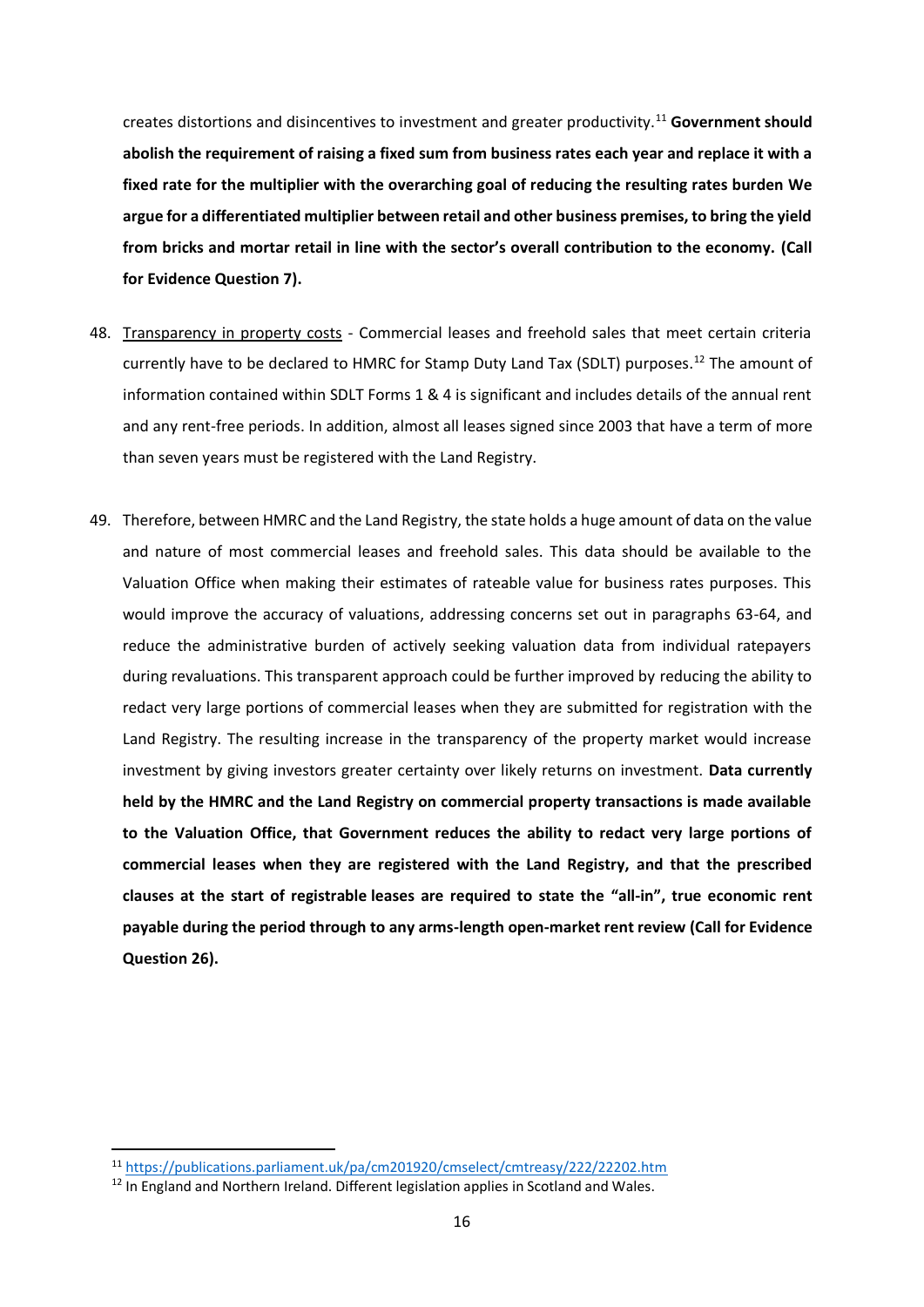#### **Alternatives to revenues from business rates**

- 50. Section 6 of the call for evidence asks for views on the potential alternatives to business rates. Given the scale of Government revenues yielded from business rates, we regard it as unrealistic to replace the business rates system in total. However, as pointed out above, over a long period the yield from retail business rates has become disproportionately high and now distorts competition between bricks and mortar channels and digital channels. We argue above that the business rating system should be rebased, to a lower level multiplier of c.20 pence in the £.
- 51. The resulting lost yield to the Government would be approximately £4.8bn. **The Call for Evidence asks for views on whether a Capital Values Tax or an On-Line Sales Tax should be used for making up this or any other shortfall. Our answer is that neither of these should be used (Call for Evidence Questions 33-43):**

#### *Capital Values Tax*

- 52. As argued above, significant improvements could be made to the efficiency and fairness of the current business rates system by radically improving the transparency of the market and by basing rating yields on current (rather than periodic) valuations driven by digital insights (a national database of rental deals would be needed in the same way that freehold transactions are visible today).
- 53. Such improvements would mitigate against the potential attractions of a Capital Value Tax. There is good evidence that property-based taxes in open and transparent markets are quickly capitalised into land/property values (ie the owner bears the cost). The Danish experience (see [https://onlinelibrary.wiley.com/doi/abs/10.1111/1475-5890.12163\)](https://onlinelibrary.wiley.com/doi/abs/10.1111/1475-5890.12163) is illustrative here. A radical improvement in the rating/valuation system could achieve this without the need to abandon the operation and collection mechanisms of the business rating system.

# *On-Line Sales Tax*

54. The Call for Evidence rightly points out in 6.1.3 that "the business rates system creates a distortion in the retail sector, favouring on-line retailers…" We argue that this distortion should be reduced, but that the solution should not be to relieve bricks and mortar retail of its rating obligations only to impose the equivalent tax on on-line retailers. Were this to be done through an on-line sales tax,